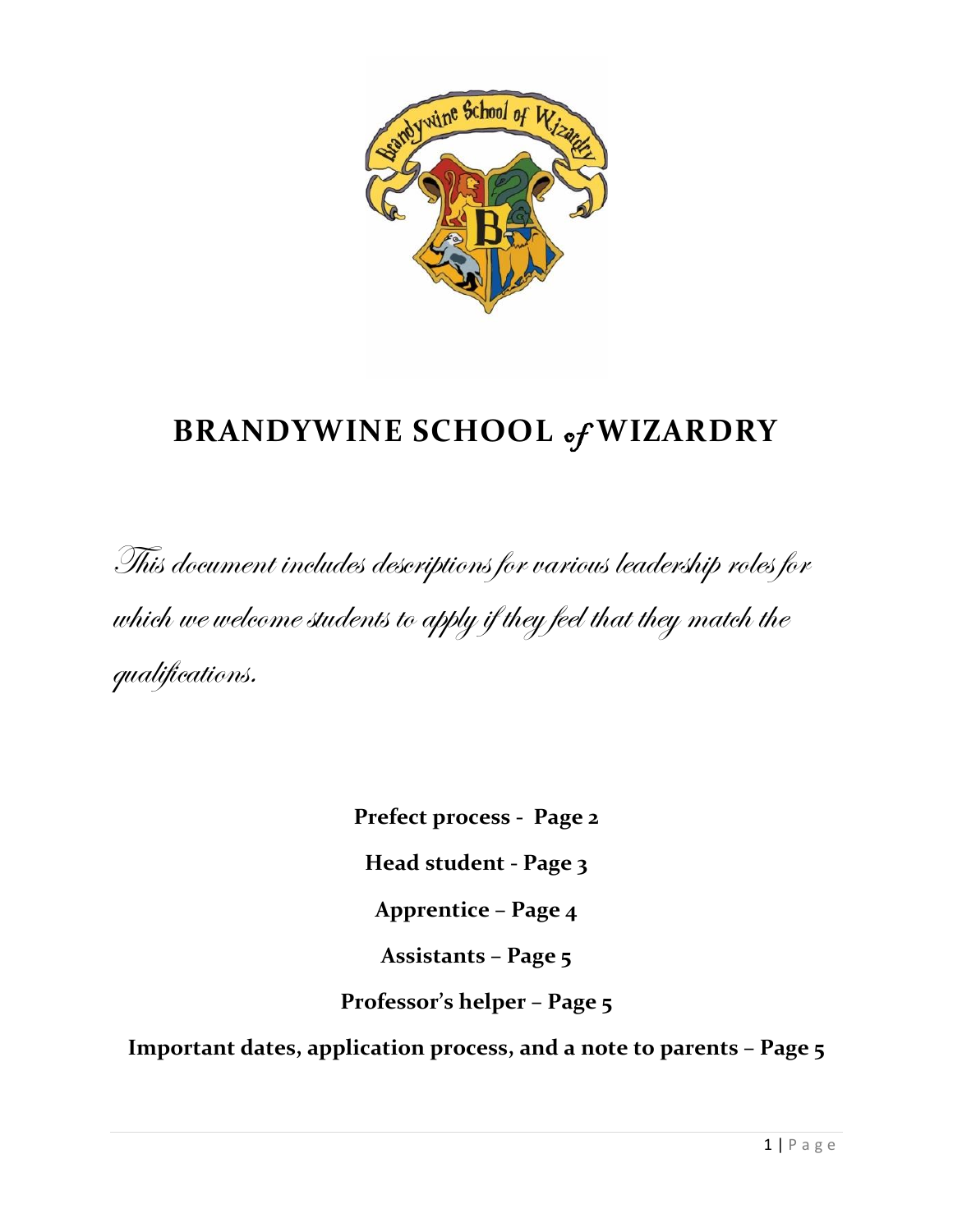# **Prefect Process**

At least a rising  $8<sup>th</sup>$  grader

Participant of our wizarding programs for at least 2 years (attendance of at least 2 camps)

Be registered for at least one full day week of camp in the upcoming summer and able to arrive at least 30 minutes prior to the start and stay 30 minutes after the end of each camp day.

Committed to attend a lead student training held Wednesday June 16<sup>th</sup>

Committed to attend the Annual House Cup fundraiser for the local library. All wizarding as well as BLC team members volunteer their time preparing and/or hosting this event. It will be held the evening of **Saturday**, August 20, 2022.

Take part in application process. Students must complete and submit a prefect application. Contact Brandywine School of Wizardry to receive an application. These can be requested starting Feb 15. All applications must be received by May 7.

Arrive at camp by 8:40 each day.

Acceptance will be based on the following –

Completed application

Have demonstrated past, clear examples of the following –

Being responsible

Inclusive of all students

Actively engaged in wizarding camp activities and maintaining the magic

Exhibit leadership qualities in a manner that is friendly

A student is not guaranteed to be selected as a prefect. If multiple students are applying to be a prefect for the same week and location and have exhibited the qualities we seek in a prefect, we will use a lottery system to select a name. When possible, we may have more than one prefect at a location depending on the size of the program. At times, this may mean that prefects may not receive final notice of the position until closer to the start of camp due to registration numbers. In these cases, a later training date would be planned.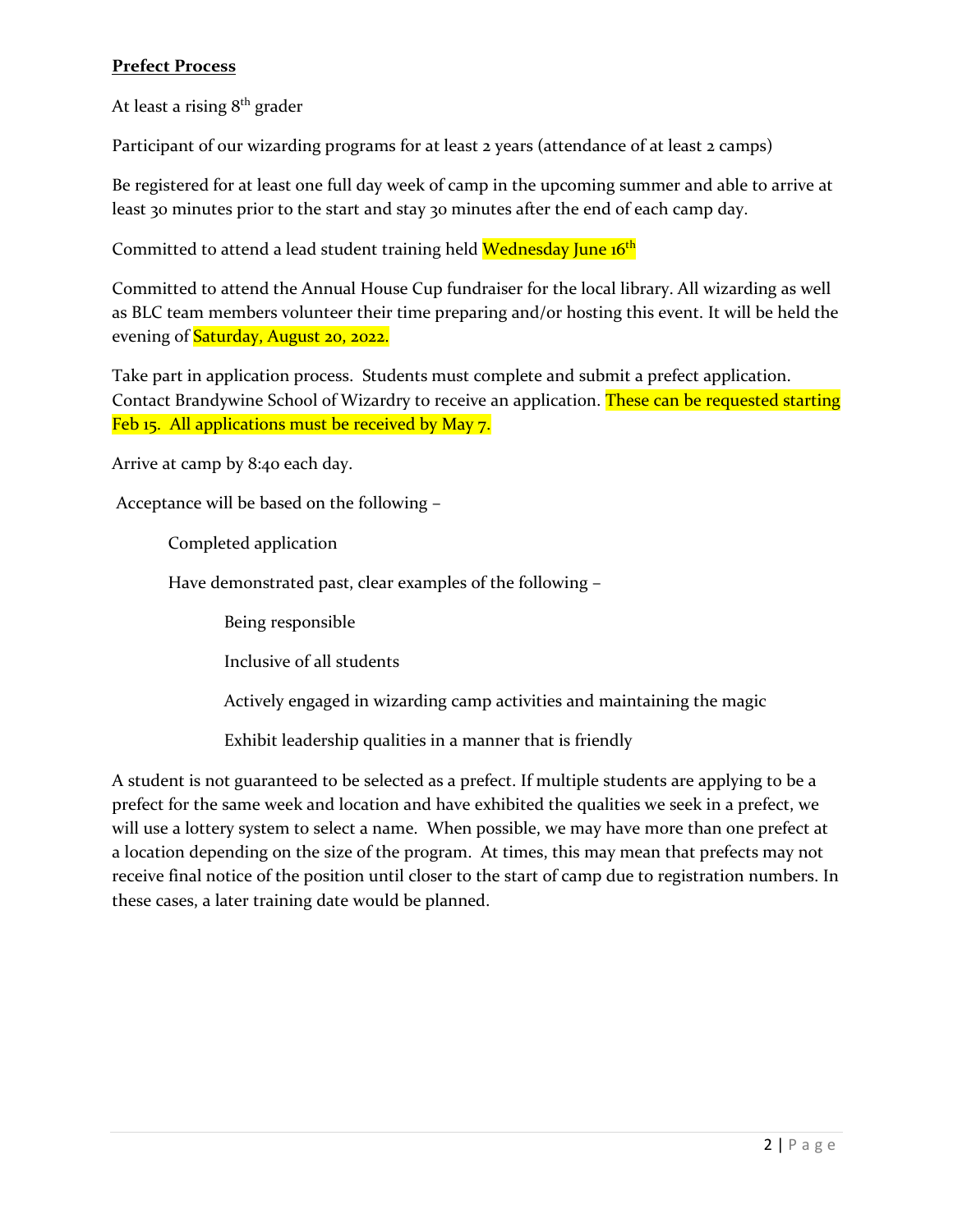# **Head Student Process**

At least a rising  $9<sup>th</sup>$  grader

Participant of our wizarding programs for at least 3 years (attendance of at least 3 camps)

Be planning to register for at least one week of camp in the upcoming summer and able to arrive at least 30 minutes early prior to the start of each camp day.

Committed to attend a lead student training held Wednesday June 16<sup>th</sup>

Committed to attend the Annual House Cup fundraiser for the local library. All wizarding as well as BLC team members volunteer their time preparing and/or hosting this event. It will be held the evening of Saturday, August 20<sup>th</sup>, 2022.

Take part in the application process. Students must complete and submit a head student application. All applications must be received by May 7.

Arrival and departure times – 8:30 am- 3:15 pm

Acceptance will be based on the following –

Completed application

Have demonstrated past, clear examples of the following –

Being responsible

Inclusive of all students

Actively engaged in wizarding camp activities

Exhibit leadership qualities in a manner that is friendly

If multiple students are applying to be a head student for the same week and location and have exhibited the qualities we seek for this position, we will use a lottery system to select a name. When possible, we may have more than one head student at a location depending on the size of the program. At times, this may mean that head students may not receive final notice of the position until closer to the start of camp due to registration numbers. In these cases, a later training date would be planned.

Head students differ from prefects in age, experience in our program, and demonstrate the ability to handle more responsibilities than those that a prefect would be assigned.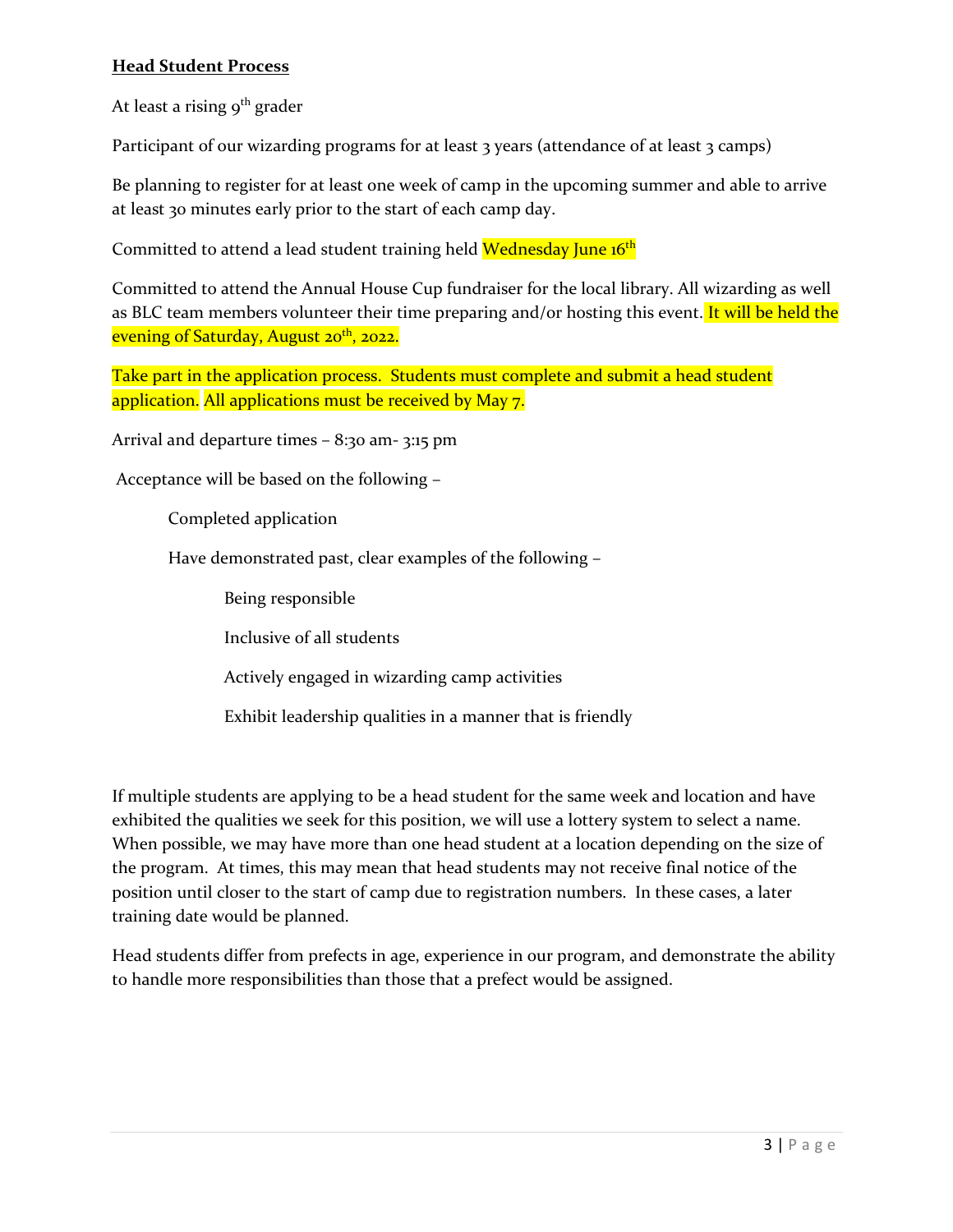# **Apprentice Process – First level at which students do not need to register for camp**

At least 16 years old

At least 3 years (attendance of at least 3 camps)

Eligible to receive service hours

Committed to apprentice for at least one week of camp and to arrive at least 45 minutes prior to the start of each camp day.

Committed to attend a lead student training held Wednesday June 16<sup>th</sup>

Committed to attend the Annual House Cup fundraiser for the local library. All wizarding as well as BLC team members volunteer their time preparing and/or hosting this event. It will be held the evening of Saturday, August 20<sup>st</sup>, 2022.

Take part in the application process. Students must complete and submit an apprentice application. Contact Brandywine School of Wizardry to receive an application. All applications must be received by May 7.

Arrival and Departure Times: 8:15 am – 4 pm

Acceptance will be based on the following –

Completed application

Have demonstrated past, clear examples of the following –

Being responsible

Inclusive of all students

Actively engaged in wizarding camp activities

Exhibit leadership qualities in a manner that is friendly

If multiple students are applying to be an apprentice for the same week and location and have exhibited the qualities we seek for this position, we will use a lottery system to select a name. When possible, we may have more than one apprentice at a location depending on the size of the program. At times, this may mean that apprentices may not receive final notice of the position until closer to the start of camp due to registration numbers. In these cases, a later training date would be planned.

Apprentices differ from head students in age, experience in our program, and demonstrate the ability to handle more responsibilities than those that a head student would be assigned.